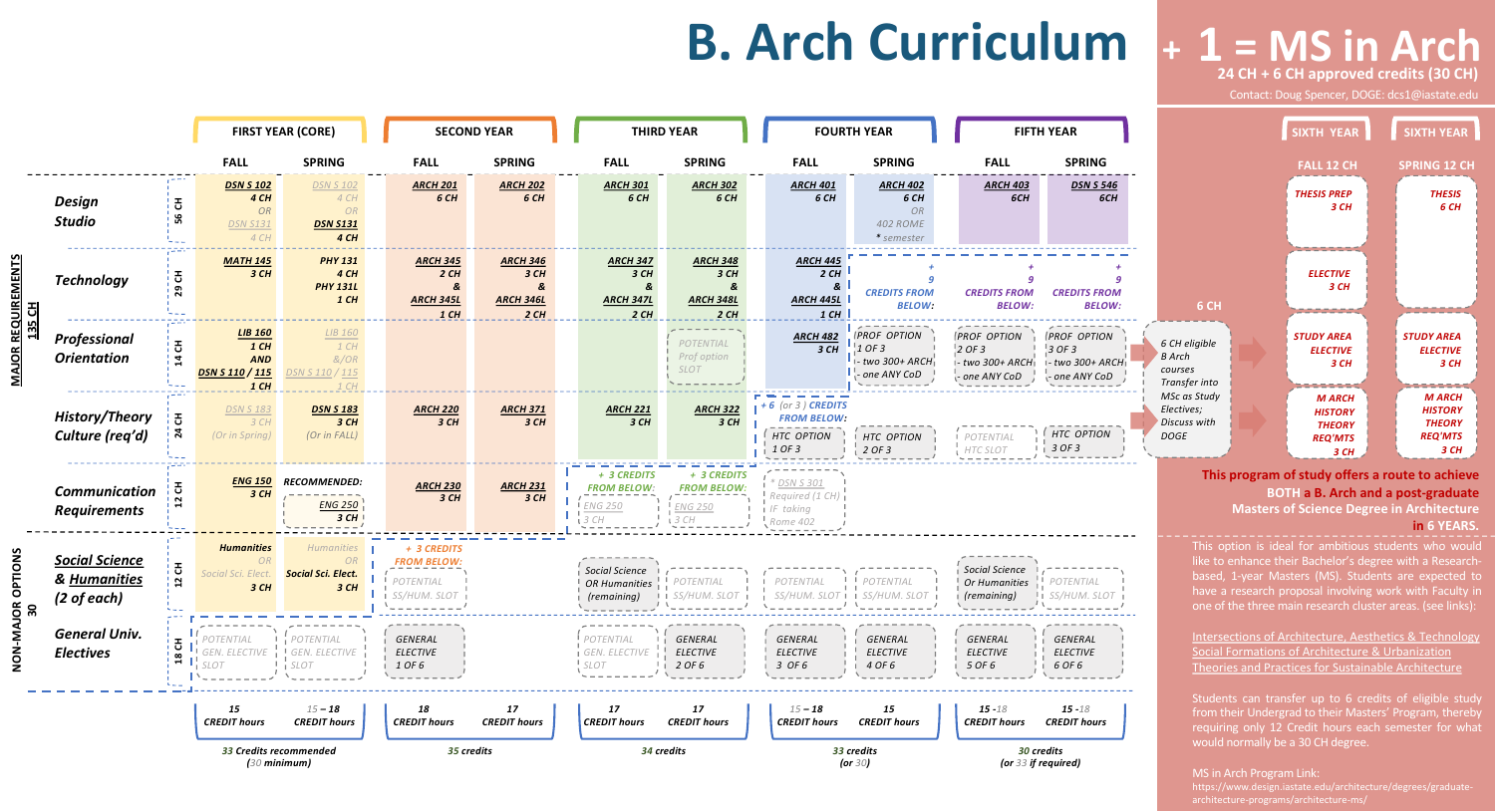# **4 [½](https://catalog.iastate.edu/search/?search=DSN+S+102&search-submit=Submit) y[ea](https://catalog.iastate.edu/search/?search=ARCH+201&search-submit=Submit)r [B.](https://catalog.iastate.edu/search/?search=ARCH+202&search-submit=Submit) A[rch](https://catalog.iastate.edu/search/?search=ARCH+301&search-submit=Submit): [wi](https://catalog.iastate.edu/search/?search=ARCH+302&search-submit=Submit)t[h p](https://catalog.iastate.edu/search/?search=ARCH+401&search-submit=Submit)ri[or](https://catalog.iastate.edu/search/?search=ARCH+402&search-submit=Submit) [cre](https://catalog.iastate.edu/search/?search=DSN+S+546&search-submit=Submit)di[ts\\*](https://catalog.iastate.edu/search/?search=ARCH+403&search-submit=Submit)**

**\*Requires Transfer of Previously Earned General Election Science And Augment** 

|                                                                                      | <b>FIRST YEAR (CORE)</b>                                                                 |                                     |                                                                             |                                                              | <b>SECOND YEAR</b>                                                       | <b>THIRD YEAR</b>                                      |                                                             |                                                                      |  |  |
|--------------------------------------------------------------------------------------|------------------------------------------------------------------------------------------|-------------------------------------|-----------------------------------------------------------------------------|--------------------------------------------------------------|--------------------------------------------------------------------------|--------------------------------------------------------|-------------------------------------------------------------|----------------------------------------------------------------------|--|--|
|                                                                                      |                                                                                          |                                     | <b>FALL</b>                                                                 | <b>SPRING</b>                                                | <b>FALL</b>                                                              | <b>SPRING</b>                                          | <b>FALL</b>                                                 | <b>SPRING</b>                                                        |  |  |
|                                                                                      | <b>Design</b><br><b>Studio</b>                                                           | $\overline{c}$<br>56                | <b>DSN S 102</b><br>4 CH<br>OR<br><b>DSN S131</b><br>4 CH                   | <b>DSN S 102</b><br>4 CH<br>OR<br><b>DSN S131</b><br>4 CH    | <b>ARCH 201</b><br>6 CH                                                  | <b>ARCH 202</b><br>6 CH                                | <b>ARCH 301</b><br>6 CH                                     | <b>ARCH 3</b><br>6 <sub>0</sub>                                      |  |  |
|                                                                                      | <b>Technology</b>                                                                        | 공<br>29                             | <b>MATH 145</b><br>3CH                                                      | <b>PHY 131</b><br>4 CH<br><b>PHY 131L</b><br>$1$ CH          | <b>ARCH 345</b><br>2CH<br>&<br><b>ARCH 345L</b><br>$1$ CH                | <b>ARCH 346</b><br>3CH<br>&<br><b>ARCH 346L</b><br>2CH | <b>ARCH 347</b><br>3CH<br>&<br><b>ARCH 347L</b><br>2CH      | <b>ARCH3</b><br>3 <sup>1</sup><br><b>ARCH 34</b><br>2 <sup>1</sup>   |  |  |
| <b>MAJOR REQUIREMEN</b><br><b>135 CH</b>                                             | Professional<br><b>Orientation</b>                                                       | $\overline{5}$<br>$\overline{4}$    | <b>LIB 160</b><br>1CH<br><b>AND</b><br>DSN S 110 / 115<br>$1$ CH            | LIB 160<br>1 CH<br>&/OR<br>DSN S 110 / 115<br>1 CH           |                                                                          |                                                        |                                                             | POTENTIA<br>Prof option<br><b>SLOT</b>                               |  |  |
|                                                                                      | History/Theory<br>Culture (req'd)                                                        | $\overline{c}$<br>$\overline{a}$    | <b>DSN S 183</b><br>3 CH<br>(Or in Spring)                                  | <b>DSN S 183</b><br>3CH<br>(Or in FALL)                      | <b>ARCH 220</b><br>3 CH                                                  | <b>ARCH 371</b><br>3CH                                 | <b>ARCH 221</b><br>3 CH                                     | <b>ARCH 3</b><br>3 <sup>l</sup>                                      |  |  |
|                                                                                      | <b>Communication</b><br><b>Requirements</b>                                              | ᅗ<br>$\mathbf{r}$                   | <b>ENG 150</b><br>3 CH                                                      | RECOMMENDED:<br><b>ENG 250</b><br>3CH                        | <b>ARCH 230</b><br>3 CH                                                  | <b>ARCH 231</b><br>3 CH                                | + 3 CREDITS<br><b>FROM BELOW:</b><br><b>ENG 250</b><br>3 CH | $+ 3$ CRE<br><b>FROM BEL</b><br><b>ENG 250</b><br>$\frac{1}{1}$ 3 CH |  |  |
| <b>OPTIONS</b>                                                                       | <b>Social Science</b><br>& Humanities<br>$(2 \text{ of each})$                           | 12 CH                               | <b>Humanities</b><br>OR<br>Social Sci. Elect.<br>3 CH                       | Humanities<br><b>OR</b><br><b>Social Sci. Elect.</b><br>3 CH | POTENTIAL<br>SS/HUM. SLOT                                                |                                                        | Social Science Orl<br>Humanities<br>Transfer 0 CH           | POTENTIA<br>$1 + SS/HUM$ .                                           |  |  |
| MAJOR<br>30<br>z<br>OZ                                                               | <b>General Univ.</b><br><b>Electives</b>                                                 | 工<br>18 <sub>CI</sub><br>$\sim$ $-$ | ELECTIVE 1 of 6!<br>TRANSFERRED:<br>$\mathsf{I}^{\perp}_{\perp}$ 0 CH taken | POTENTIAL<br>! GEN. ELECTIVE<br><i>i</i> SLOT                | ELECTIVE 2 of 6 $\frac{1}{2}$<br>TRANSFERRED:<br>$\overline{0}$ CH taken |                                                        | GENERAL<br><b>ELECTIVE</b><br>3 OF 6                        | GENERAL<br>ELECTIVE<br>$4$ OF 6                                      |  |  |
|                                                                                      | Sample scheme with 15 CH<br>transfer of non-major options:<br>fewer transfer credits are |                                     | 15<br><b>CREDIT hours</b>                                                   | 18<br><b>CREDIT hours</b>                                    | 15<br><b>CREDIT hours</b>                                                | 17<br><b>CREDIT hours</b>                              | 17<br><b>CREDIT hours</b>                                   | 17<br><b>CREDIT hours</b>                                            |  |  |
| possible but will result in some<br>18 CH semesters.<br>Sample scheme shows optional |                                                                                          |                                     |                                                                             | 33 Credits                                                   | 32 credits                                                               |                                                        |                                                             | 34 credits                                                           |  |  |

*1-year post-degree Masters*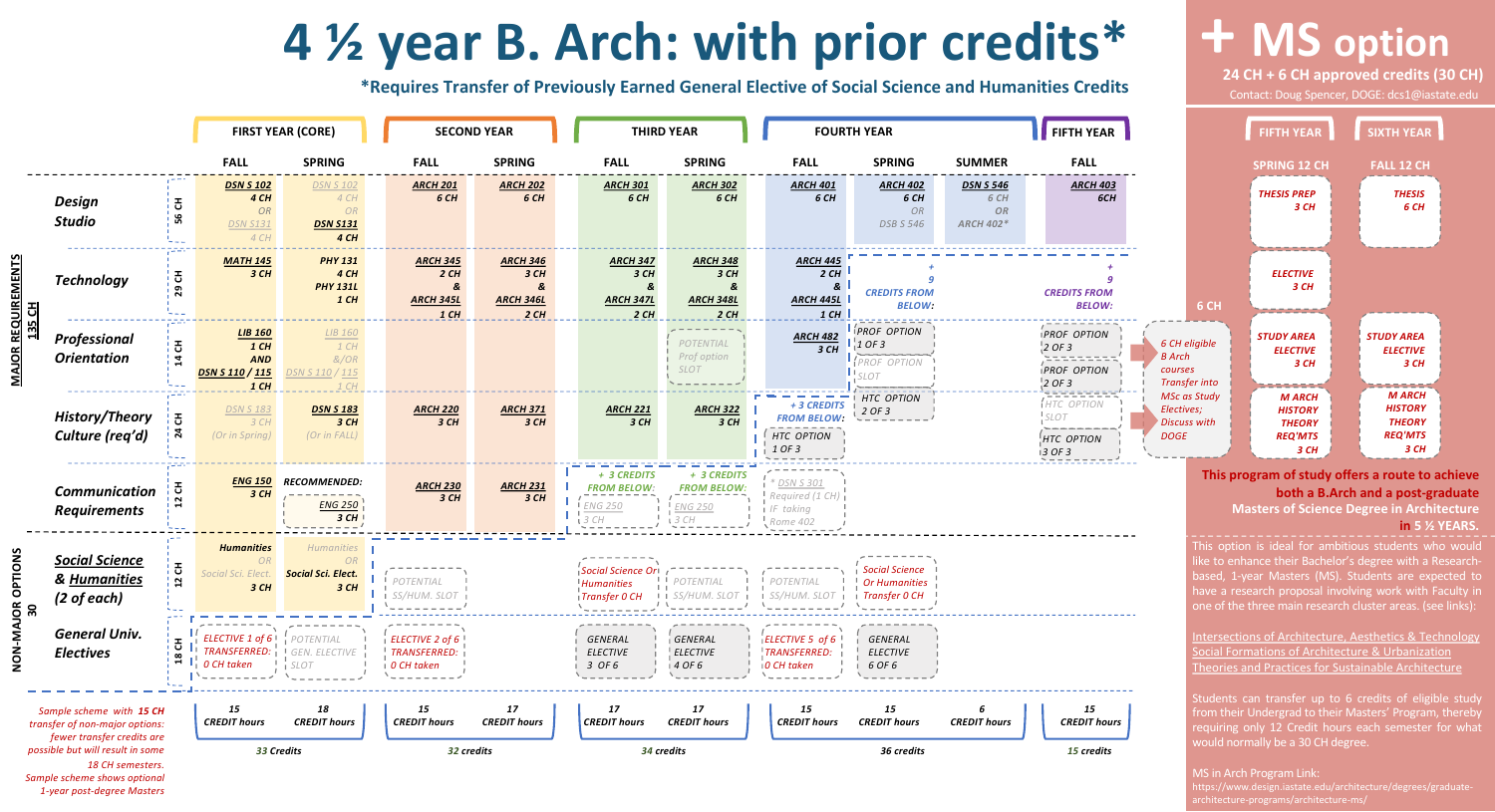## **[4](https://catalog.iastate.edu/search/?search=DSN+S+102&search-submit=Submit) [½ Y](https://catalog.iastate.edu/search/?search=DSN+S+102&search-submit=Submit)[ear](https://catalog.iastate.edu/search/?search=ARCH+201&search-submit=Submit) [B. A](https://catalog.iastate.edu/search/?search=ARCH+202&search-submit=Submit)r[ch](https://catalog.iastate.edu/search/?search=ARCH+301&search-submit=Submit) [with](https://catalog.iastate.edu/search/?search=ARCH+302&search-submit=Submit) [Wi](https://catalog.iastate.edu/search/?search=ARCH+401&search-submit=Submit)n[ter](https://catalog.iastate.edu/search/?search=ARCH+402&search-submit=Submit) [Se](https://catalog.iastate.edu/search/?search=DSN+S+546&search-submit=Submit)ssi[on](https://catalog.iastate.edu/search/?search=ARCH+403&search-submit=Submit)**

#### $*$ **Require**

|                         | <b>FIRST YEAR (CORE)</b>                                                                     |                                  |                                                                                                                      |                                                           |                                                           | <b>SECOND YEAR</b>                                     |                                                             | <b>THIRD YEAR</b>                                                  |  |  |  |
|-------------------------|----------------------------------------------------------------------------------------------|----------------------------------|----------------------------------------------------------------------------------------------------------------------|-----------------------------------------------------------|-----------------------------------------------------------|--------------------------------------------------------|-------------------------------------------------------------|--------------------------------------------------------------------|--|--|--|
|                         |                                                                                              |                                  | W<br><b>FALL</b>                                                                                                     | <b>SPRING</b>                                             | W<br><b>FALL</b>                                          | <b>SPRING</b>                                          | <b>FALL</b>                                                 | W<br><b>SPRING</b>                                                 |  |  |  |
|                         | <b>Design</b><br><b>Studio</b>                                                               | $\overline{c}$<br>56             | <b>DSN S 102</b><br>4 CH<br><b>OR</b><br><b>DSN S131</b><br>4 CH                                                     | <b>DSN S 102</b><br>4 CH<br>OR<br><b>DSN S131</b><br>4 CH | <b>ARCH 201</b><br>6 CH                                   | <b>ARCH 202</b><br>6 CH                                | <b>ARCH 301</b><br>6 CH                                     | <b>ARCH 3</b><br>6 <sub>0</sub>                                    |  |  |  |
| 135 CH                  | <b>Technology</b>                                                                            | 29 CH                            | <b>MATH 145</b><br>3 CH                                                                                              | <b>PHY 131</b><br>4 CH<br><b>PHY 131L</b><br>$1$ CH       | <b>ARCH 345</b><br>2CH<br>&<br><b>ARCH 345L</b><br>$1$ CH | <b>ARCH 346</b><br>3CH<br>&<br><b>ARCH 346L</b><br>2CH | <b>ARCH 347</b><br>3CH<br>&<br><b>ARCH 347L</b><br>2CH      | <b>ARCH3</b><br>3 <sup>1</sup><br><b>ARCH 34</b><br>$\overline{2}$ |  |  |  |
| <b>MAJOR REQUIREMEN</b> | Professional<br><b>Orientation</b>                                                           | $\overline{c}$<br>$\mathbf{z}$   | <b>LIB 160</b><br>$1$ CH<br><b>AND</b><br>DSN S 110 / 115<br>1CH                                                     | LIB 160<br>1 CH<br>&/OR<br>DSN S 110 / 115<br>1CH         |                                                           |                                                        |                                                             | POTENTIA<br>Prof option<br><b>SLOT</b>                             |  |  |  |
|                         | History/Theory<br>Culture (req'd)                                                            | $\overline{c}$<br>$\overline{a}$ | <b>DSN S 183</b><br>3 CH<br>(Or in Spring)                                                                           | <b>DSN S 183</b><br>3 CH<br>(Or in FALL)                  | <b>ARCH 220</b><br>3 CH                                   | <b>ARCH 371</b><br>3CH                                 | <b>ARCH 221</b><br>3 CH                                     | <b>ARCH 3</b><br>3 <sup>l</sup>                                    |  |  |  |
|                         | <b>Communication</b><br><b>Requirements</b>                                                  | 공<br>$\overline{a}$              | <b>ENG 150</b><br>3 CH                                                                                               | RECOMMENDED:<br><b>ENG 250</b><br>3CH                     | <b>ARCH 230</b><br>3 CH                                   | <b>ARCH 231</b><br>3 CH                                | + 3 CREDITS<br><b>FROM BELOW:</b><br><b>ENG 250</b><br>3 CH | $+ 3$ CRE<br><b>FROM BEL</b><br><b>ENG 250</b><br>3CH              |  |  |  |
| <b>OPTIONS</b>          | <b>Social Science</b><br>& Humanities<br>$(2 \text{ of each})$                               | $\frac{1}{12}$ CH                | <b>Humanities</b><br>Humanities<br>OR<br><b>OR</b><br>Social Sci. Elect.<br><b>Social Sci. Elect.</b><br>3 CH<br>3CH |                                                           | POTENTIAL<br>SS/HUM. SLOT                                 |                                                        | Winter<br>Session<br>SS/<br><b>HUM</b>                      |                                                                    |  |  |  |
| MAJOR<br>30<br>NON-     | <b>General Univ.</b><br><b>Electives</b>                                                     | 18 CH<br>---                     | Winter<br>Session<br>Elective<br>$1$ of $6$                                                                          |                                                           |                                                           | Winter<br>Session<br>Elective<br>$2$ of 6              |                                                             | GENERAL<br><b>ELECTIVE</b><br>$4$ OF 6                             |  |  |  |
|                         | Sample scheme with 15 CH<br>taken in winter inter-sessions.<br>Students may also opt to take |                                  | 15<br>3<br><b>CREDIT hours</b> CH CREDIT hours                                                                       | 18                                                        | 15<br>$\overline{\mathbf{3}}$<br><b>CREDIT hours CH</b>   | 17<br><b>CREDIT hours</b>                              | 17<br><b>CREDIT hours</b>                                   | 3<br>17<br>CH<br><b>CREDIT he</b><br>37 credits                    |  |  |  |
|                         | some semesters with 18 CH<br>Sample scheme shows optional<br>1-year post-degree Masters      |                                  | 36 Credits                                                                                                           |                                                           | 35 credits                                                |                                                        |                                                             |                                                                    |  |  |  |

ľ